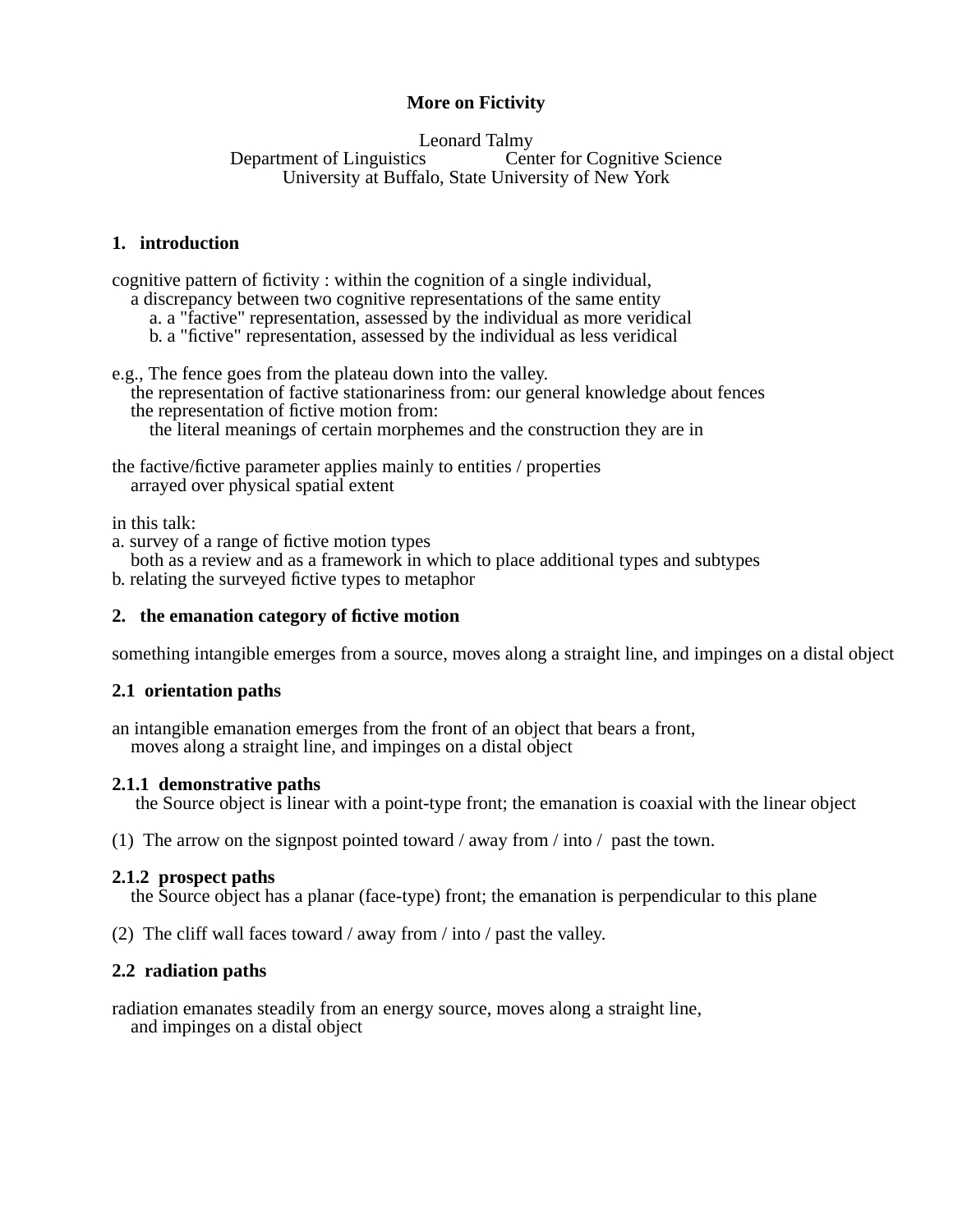This emanation type has only one conceptual form viable for the sun (or fire/flashlight etc.)

from the sun to an object:

(3) a. The sun is shining into the cave / onto the back wall of the cave.

b. The light is shining from the sun into the cave / onto the back wall of the cave.

\*from an object onto the sun

(4) \*The light is shining from my hand onto the sun.

\*from some third location:

(5) \*The light shone out onto the sun and my hand from a point between us.

\*not moving but stationary:

(6) \*The light hung between the sun and my hand.

## **2.3 shadow paths**

the shadow of an object moves from that object to the silhouette on a surface

- (7) a. The tree threw its shadow down into / across the valley. b. The pillar cast / projected a shadow onto / against the wall.
	- c. The pillar's shadow fell onto / against the wall.

## **2.4 sensory paths**

a sensory emanation moves in one direction or the other between an Experiencer and an Experienced:

Experiencer as Source:

a Probe emerges from the Experiencer, moves along a straight line, and impinges on the Experienced Experienced as Source:

a Stimulus emanates from the Experienced, moves along a straight line, and impinges on the Experiencer

### **2.4.1 Experiencer is non-agentive -- permits both fictive directions**

- A. the verb is lexicalized to take the Experiencer as subject
- (8) a. I can hear/smell him all the way from where I'm standing.
	- b. I can hear/smell him all the way from where he's standing.
- (9) a. We can be seen by the enemy from where they're positioned. b. We can be seen by the enemy from where we're standing.
- B. the verb is lexicalized to take the Experienced as subject
- (10) a. Even a casual passer-by can see the old wallpaper through the paint. b. The old wallpaper shows through the paint even to a casual passer-by.

### **2.4.2 the Experiencer is agentive -- only permits Experiencer as Source**

(11) a. I looked into / toward / past / away from the valley. b.  $*I$  looked out of the valley (into my eyes).  $\lt$ where I am located outside the valley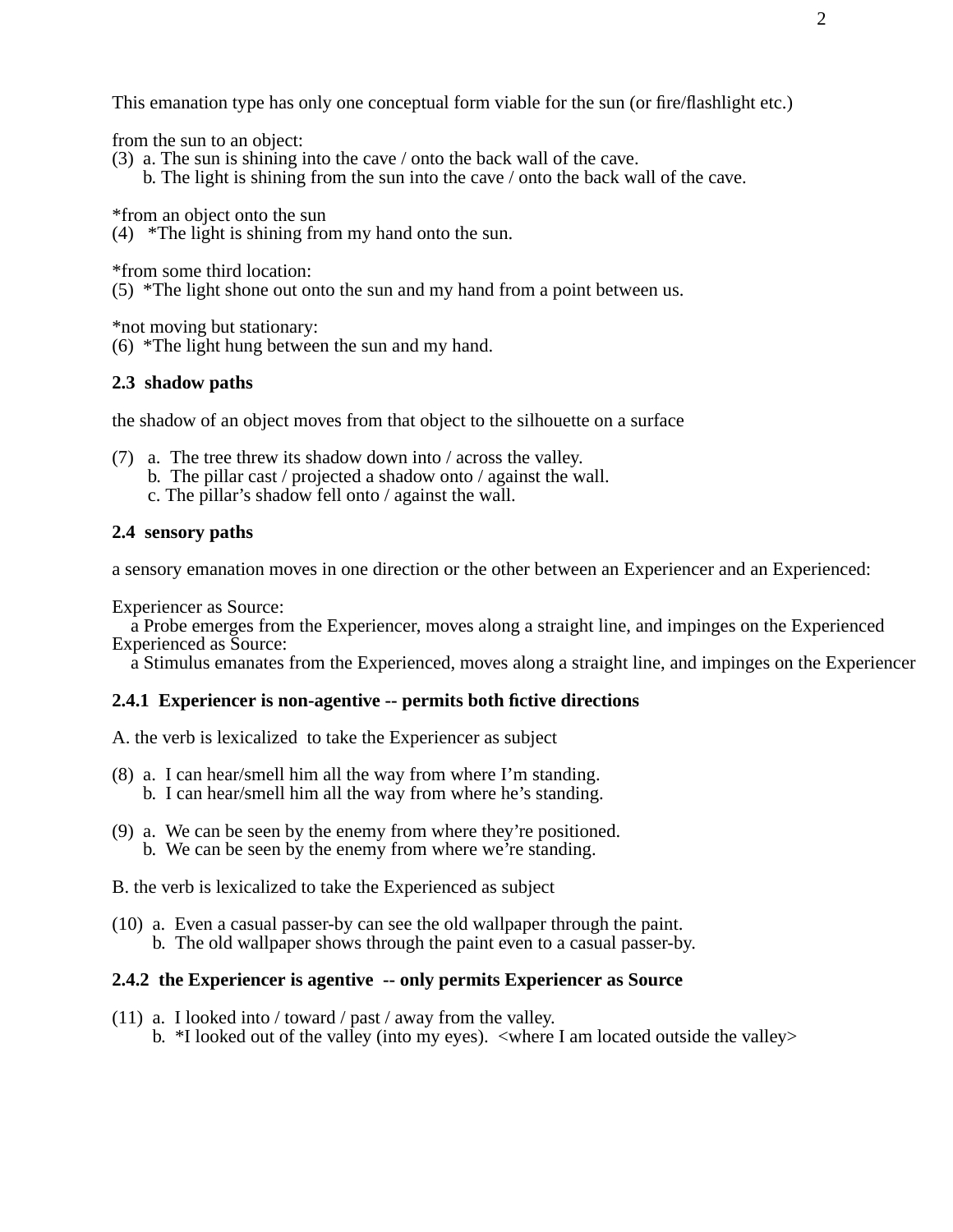## **2.4.3 lateral motion of the sensory emanation from an agentive Experiencer**

(12) I slowly looked toward the door.  $\ell$  around the room.  $\ell$  away from the window.

lateral motion followed by axial motion of the line of sight (13) I slowly looked down into the well.

## **2.5 communication paths (= the "conduit metaphor")**

a Message (as Figure) moves through space from an Informer (as Source) to an Informee (as Goal)

A. basic constructions with Informer / Informee as subject

(14) Informer as subject

- a. I shouted the news down into the mine shaft to the workers below.
- b. She whispered (the answer) to him / into his ear.
- c. He smiled / nodded (his agreement) to them.
- (15) Informee as subject: I heard the bad news from her.
- B. the fictively moving Figure is a Message, not a Stimulus

the Informee is the recipient of an intellective Message for interpretation, not the Experiencer of a perceptual Stimulus

 $(16)$  a. Figure = (intellective) Message

He told a bit of news to her./She heard a bit of news from him.

- $b.$  Figure = (perceptual) Stimulus
- \*He told a sneeze to her./\*She heard a sneeze from him.
- C. deviations from the prototype

a sentient Informee may be lacking:

(17) I shouted the news down into the mine shaft, but no one was alive to hear it.

a sentient Informer may be lacking:

(18) a. His movements signaled / shouted / telegraphed his intentions to me. b. The condition of the tree bark told / informed me which pest had attacked it.

D. the direction of the fictive motion is only from Informer to Informee, not the reverse

(19) a. He imparted the information to me. b. \*I interpreted the information to/into him.

cf. I read additional meaning into his words. -- which only involves content that the Informer did not intent in his Message

## **3. A Unifying Principle and an Explanatory Factor for Emanation Types**

### **3.1 The Principle that Determines the Source of Emanation**

= the "active-determinative principle" -- for fictive emanation between two objects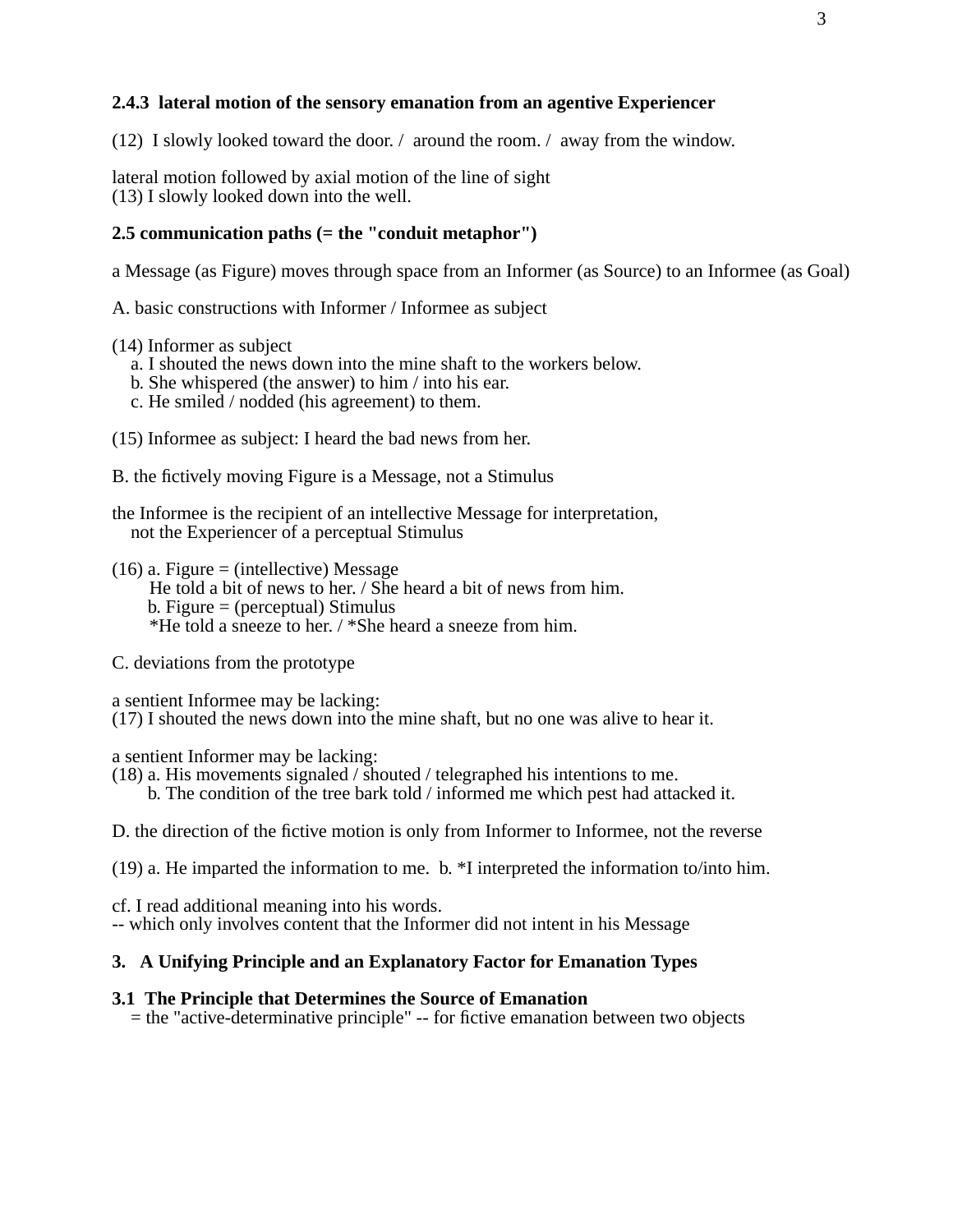The object that is taken to be the more active or determinative of the two is conceptualized as the Source of the emanation.

the sun is brighter than one's hand, thus is more active,

hence it is the Source of radiation

an Agent is more active than an inanimate object,

hence an agentive Experiencer is the Source of sensory emanation

a pole determines its shadow (if you move the pole, the shadow moves, but not vice versa), hence it is the Source of a shadow path

either a probe or a Stimulus can be conceptualized as the more active,

hence, either can be the Source of a non-agentive sensory path

But the problem then is: what factors determine a conceptualization of activeness

### **3.2 The Possible Basis of Fictive Emanation and its Types**

 $=$  an individual's experience of his/her own agency in the course of development

one's agency is both active and determinative, and one's body is the source point of motion leading to distal effects

by this "Agent - distal object pattern":

An Agent that intends to affect a distal object must either move to it with her/his whole body, reach to it with a body part, or cause (as by throwing) some intermediary object to move to it.

The model-relevant characteristics of this form of agency:

the determining event, the act of intention, takes place at the initial locus of the Agent, and the ensuing activity that finally affects the distal object progresses through space from that initial locus to

#### **4. pattern paths**

the fictive conceptualization of some configuration as moving through space

(20) As I painted the ceiling, (a line of) paint spots slowly progressed across the floor. [cf. As I painted the ceiling, (a line of) ants slowly progressed across the floor.]

fictive emanation involved no factive motion of any object, and so needed the active-determinative principle to determine the direction of fictive motion

a pattern path does require the motion of some object in its context,

and this determines the direction of the fictive motion (not the active-determinative principle)

### **5. frame-relative motion**

what is factively stationary in a global frame can be depicted as fictively moving in a local frame

### **5.1 where, factively, the observer is moving and the observed is stationary**

#### (21)

A. *global frame: fictive motion absent*

I rode along in the car and looked at the scenery we were passing through.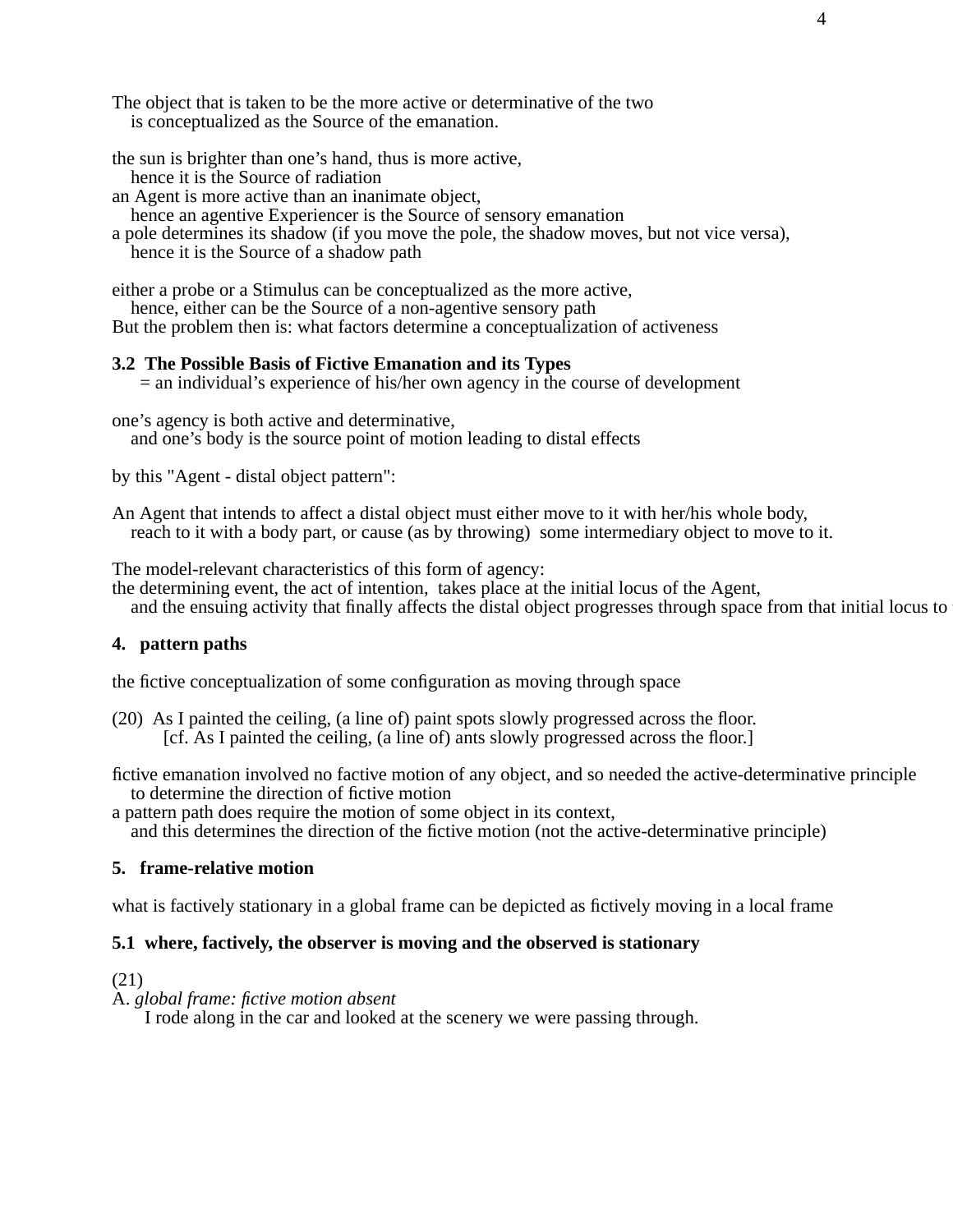B. *local frame: fictive motion present*

I sat in the car and watched the scenery rush past me. [cf. I sat in the movie-set car and watched the backdrop scenery rush past me.]

- C. *shift in mid-reference from global to local frame, and from factive to fictive motion* I was walking through the woods and this branch that was sticking out hit me. [cf. I was walking through the woods and this falling pine cone hit me.]
- D. *lacking: part global part local frame with part factive part fictive motion* \*The scenery and I rushed past each other. [cf. The truck driver and I rushed past each other.]

### **5.2 where, factively, the observer is stationary and the observed is moving**

#### (22)

- A. *global frame: fictive motion absent*
	- a. The stream flows past my house.
	- b. As I sat in the stream, its water rushed past me.
- B. *local frame: blocked attempt at fictive motion*
	- a. \*My house advances alongside the stream.
	- b. \*As I sat in the stream, I rushed through its water.

### **5.3 an account for whyamoving observer can be fictively stationary, but not vice versa**

proposal: stationariness is basic for an observer

hence, a moving observer can be conceptually reframed as stationary, i.e., put into that basic state but an already stationary observer cannot be conceptually removed from that basic state

#### **6. advent paths: site arrival**

depiction of a stationary object's location in terms of its arrival at the site it occupies. the stationary state of the object is factive; its depicted motion is fictive

### A. *with active verb form*

(23) a. The palm trees clustered together around the oasis.

- [cf: The children quickly clustered together around the ice cream truck.]
- b. The beam leans / tilts away from the wall.
	- [cf: The loose beam slowly leaned / tilted away from the wall.]
- NB: a verb can be lexicalized soely with a fictive site-arrival sense, and lack a factive sense: The beam slants / slopes away from the wall.

\*The loose beam slowly slanted / sloped away from the wall.

- other examples: taper (The stalactite tapers to a point. / \*slowly tapered to a point from abrasion. jut out: The rock juts out into the bay./\*gradually jutted out into the bay.
- B. *with passive verb form*
- (24) Termite mounds are scattered / strewn / spread / distributed all over the plain. [cf. Gopher traps were scattered / strewn / spread / distributed all over the plain by a trapper.]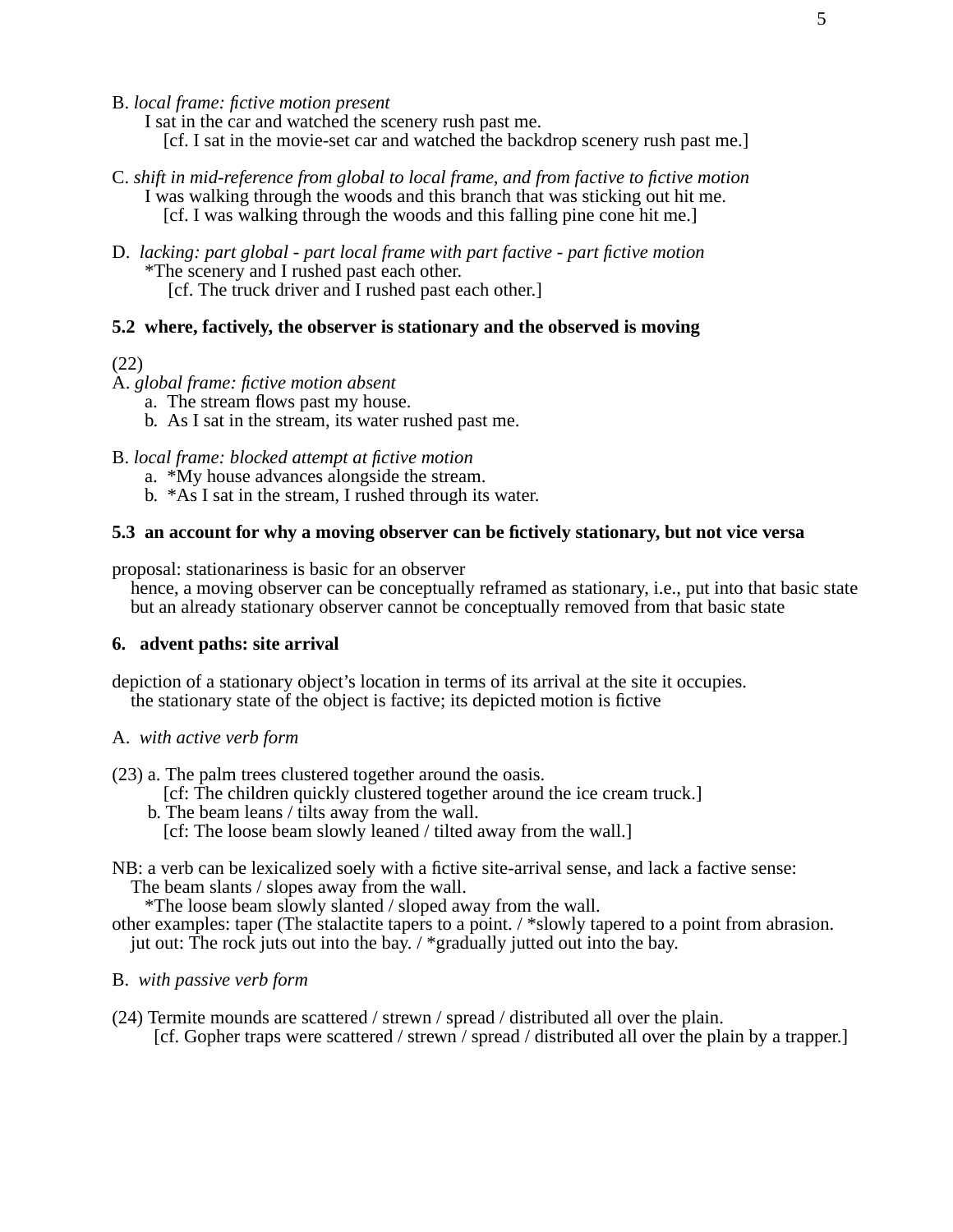### **7. access paths**

depiction of a stationary object's location in terms of a path that some other entity might follow to the point of encounter with the object.

though not specified, the fictively moving entity is generally conceived as a person, some body-part of a person, or the focus of one's attention,

(25) a. The bakery is across the street from the bank.

[cf. The ball rolled across the street from the bank.]

- b. The vacuum cleaner is down around behind the clothes hamper.
- [cf. I extended my arm down around behind the clothes hamper.]
- c. The cloud is 1,000 feet up from the ground. [cf. The balloon rose 1,000 feet up from the ground.]

#### **8. coextension paths**

depiction of the form/orientation/location or properties of a spatially extended entity in terms of a path over the entity's extent

A. form / orientation / location of an entity

a. linear entity

(26) a. The fence goes / zig-zags / descends from the plateau to the valley. [cf. I went / zig-zagged / descended from the plateau to the valley. b. This road meets the highway./The two roads meet at that location. [cf. The two lawyers met at that location.]

b. planar entity

- (27) The field spreads out in all directions from the granary. [cf: The oil spread out in all directions from where it spilled.]
- NB: examples of this kind are significant: they show that what moves fictively is not restricted to being a point -- as if like a moving visual focus in scanning -but, as here, can also be an expanding circle
- B. properties of an entity: difference represented as change

property differences statically arrayed in space depicted as property change in moving through that space

(28) a. gradient difference: singular mass subject

The soil reddens toward the east.

[cf: (1) The soil gradually reddened at this spot due to oxidation.

(2) The weather front advanced toward the east.]

b. discrete differences: plural subject

The wells get deeper the further down the road they are.

### **9. guide paths**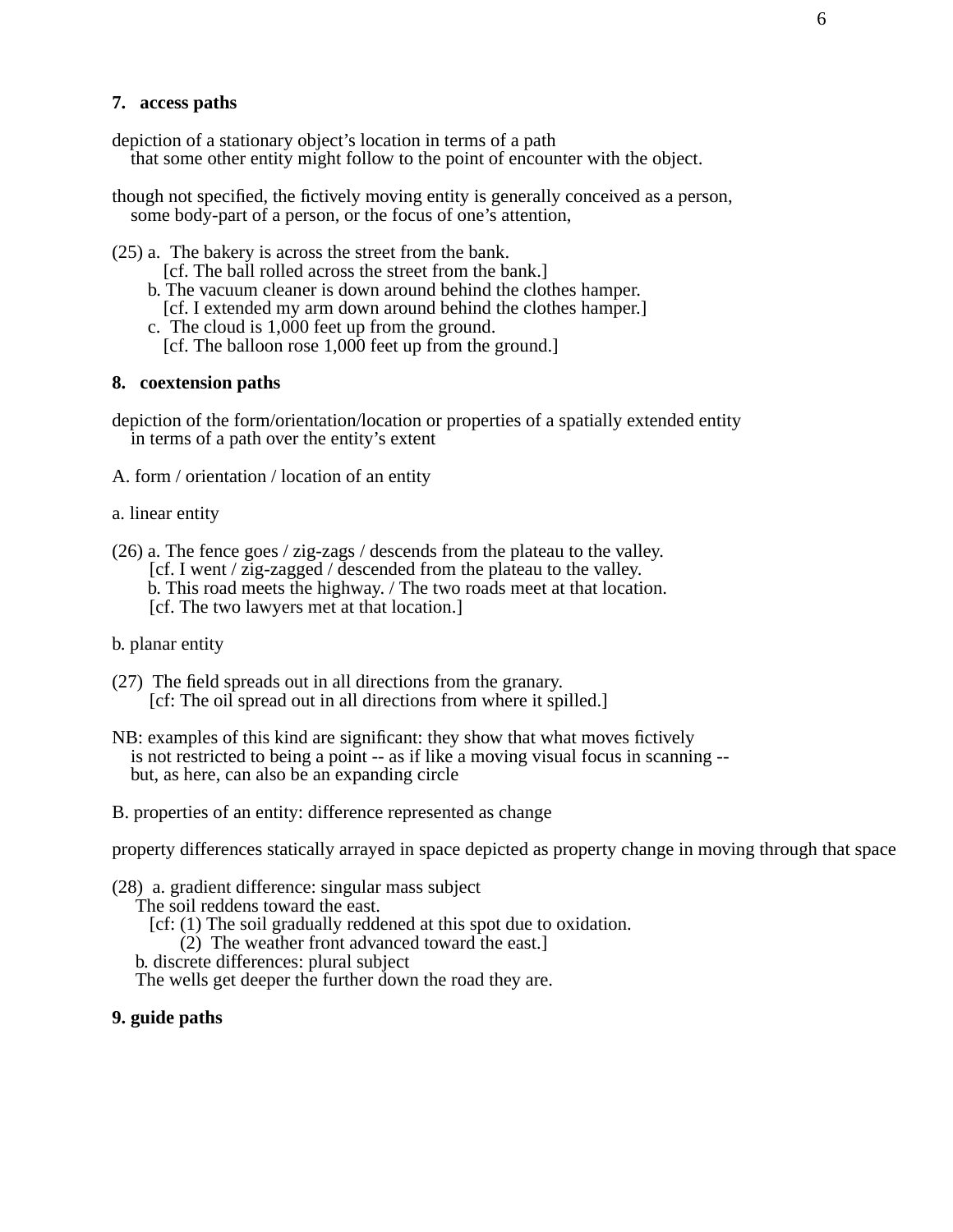successive portions of a stationary extended entity are depicted as directing the path of a moving entity or the successive portions of another stationary entity

- (29) both guide and guidee move factively
	- a. He led me down into the old mine.
	- b. I followed him down into the old mine.
- (30) guide moves fictively, guidee moves factively
	- a. the path leads (you) / takes you / brings you down into the old mine.
		- The path led / took / brought me down into the old mine.
	- b. I followed the path down into the old mine.
- (31) both guide and guidee move fictively
	- a. The new road follows the old railway tracks into the city.
	- b. \*The old railway tracks lead the new road into the city.

### **10. action paths**

some aspect of an action -- other than any factive movements -- is conceptualized as moving through the space that the action occurs in

### **10.1 action-focus paths**

- where a Patient is distributed through space --or some associated dimension and an Agent's action on the Patient engages only a portion of it at a time
- this fictive type indicates the path that the current locus of action follows relative to the Patient's configuration
- it is fictive because no physical material follows that path,

#### **10.1.1 concrete action**

- (32) a. I washed the dishes from the top of the stack down to the middle.
	- b. I washed half way down the stack of dishes.
	- c. I washed through 2 thirds of the clothes.
	- d. I washed 2 thirds of the way through the clothes.

(cf. another fictive type: I'm 2 thirds of the way through washing the clothes.)

#### **10.1.2 impalpable action**

A. *read*: look at a locus of written material and interpret its meaning successively while moving one's line of sight laterally in the direction of a line of writing

the Figure here: the fictively moving locus  $($  = the action focus) the Ground here: either the extended physical material or its associated meaning

- (33) with the extended physical written material as Ground
	- a. I read along in the book.
	- b. I read up to page 105.
- (34) with the associated contents as Ground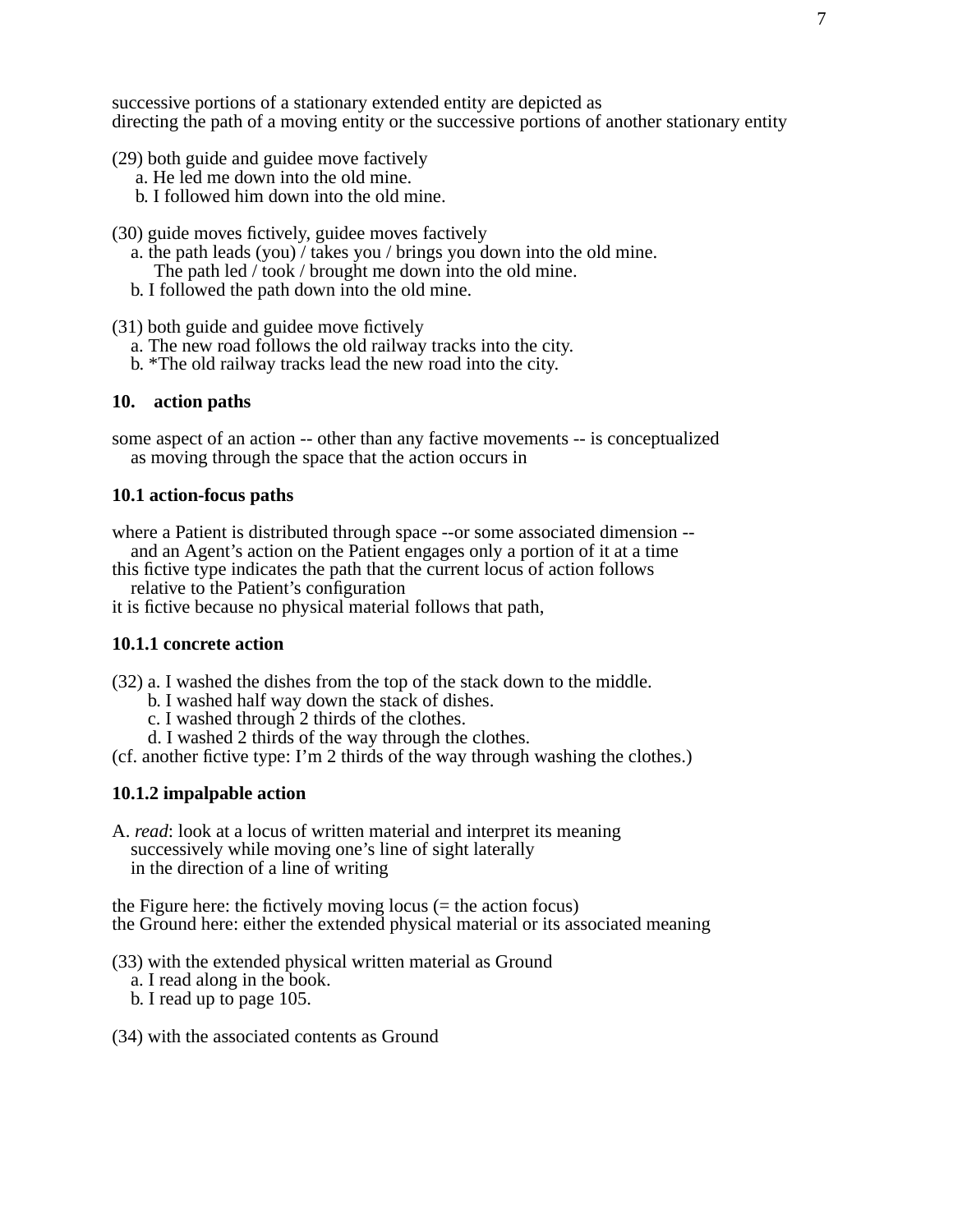- a. I read past the first love scene and a little beyond.
- b. I read through the murder episode.
- B. dimensionality

the physical dimensionality can be conceptualized as: linear: I read along in the book. planar: I read across / down the page. volumetric: I read a little ways into the book. / I read through the whole book.

the contentful dimensionality is

usually only linear: I read up to / down to the first murder. \*I read over to / across to the first murder.

but planar possible?: ?I read around the unpleasant parts in the narrative.

apparent conceptualization here: Content occupies a plane. The succession of contents in one's consciousness follows a linear path on this plane. If one sees unpleasant contents ahead, one can detour around it.

C. idealized linear continuity

perhaps based on the conceptual continuity,

the physical medium can be idealized as a linear continuity despite line and page breaks in a book, flipover on a record

- (35) a. I read down to the middle of the book. b. I listened up to the middle of the second side of the record.
- D. the Agent "moves" the action focus

conceptualization: the Agent directs the action focus along its path over the stationary physical/contentful medium not: the action focus remains stationary as the physical/contentful medium moves past it

- (36) a. I read through the / past the murder scene. b. \*I read during the murder scene / while the detective was getting murdered.
- while this conceptualization may be logical for reading: eyes scanning over stationary page it holds as well for an unmoving person listening to a moving record:
- (37) a. I listened up to / through the derogatory jokes on the comedy record. b. \*The material on the comedy record played past me up to / through the derogatory jokes.

#### **10.2 action-component paths**

in the action complex expressed by a basically nondirectional predicate, this fictive type either selects or posits certain components as moving Figures, and names the Vector and Ground of their motion

this construction forces the conceptualization of components in motion otherwise not readily in awareness or so conceived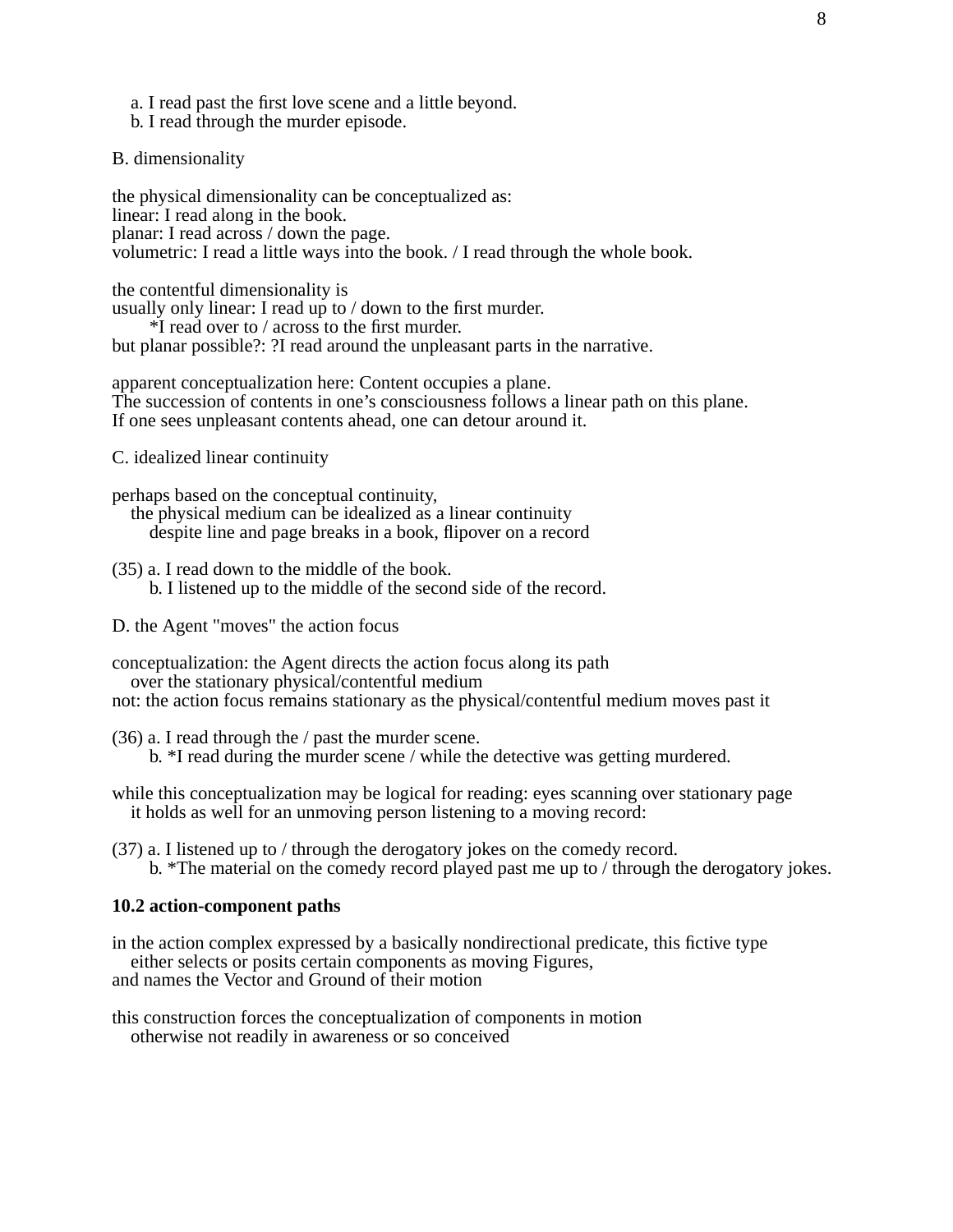- A. types of moving components
- (38) tangible components as the moving Figure
	- a. He lives out of a suitcase.
		- Figure = garments, toiletries, etc.
	- b. She clothes the poor from her own wardrobe / out of her own closet.  $Figure = \frac{1}{2}$
- (39) intangible components as the moving Figure
	- a. She rules the country from her palace.
		- Figure = influence, chain of command, flow of power, edicts
	- b. They conquered the land from horseback.
	- $Figure =$  military might
	- c. He is the kind of mathematician who works best off of a blackboard / out of a notebook. Figure = mathematical ideas from their written representations to his consideration
- (40) both tangible and intangible components as the moving Figure
	- a. He works out of his garage. Figure  $1 =$  items he makes and sells that leave garage to contacts outside Figure2 = initiatives that begin in garage and are communicated to contacts outside
- B. constraints on direction and Ground -type of action components
- a. direction only from Agent's Ground (to Patient's Ground), not the reverse

(41) a. in permitted direction from Agent's Ground: She ruled the people from her palace. b. in nonpermitted direction from Patient's Ground: \*She ruled the people from their cottages. to Agent's Ground: \*She ruled the people into her palace. attempted Figure: information, feedback, reports to ruler, obedience, tribute

b. in permitted direction: only from Agent's Ground as Source, not to Patient's Ground as Goal

(42) a. from Agent's Ground as Source She rules from her palace. b. to Patient's Ground as Goal \*She rules even into the smallest huts of her toiling peasants. ?She rules into / to the farthest corners of her kingdom.

#### **10.3 action-condensate paths**

the factive conceptualization of an Agent affecting a Patient becomes a fictive conceptualization of a "condensate" of the action moving through space from the Agent to the Patient

this process was called "reification" in Talmy (2000), as in:

 $(43)$  a. I called Sue. / I gave Sue a call.

b. Sue was called by me. / Sue got a call from me.

- (44) *job* is lexicalized as an action condensate:
	- a. I hired him.  $\overline{I}$  gave him a job.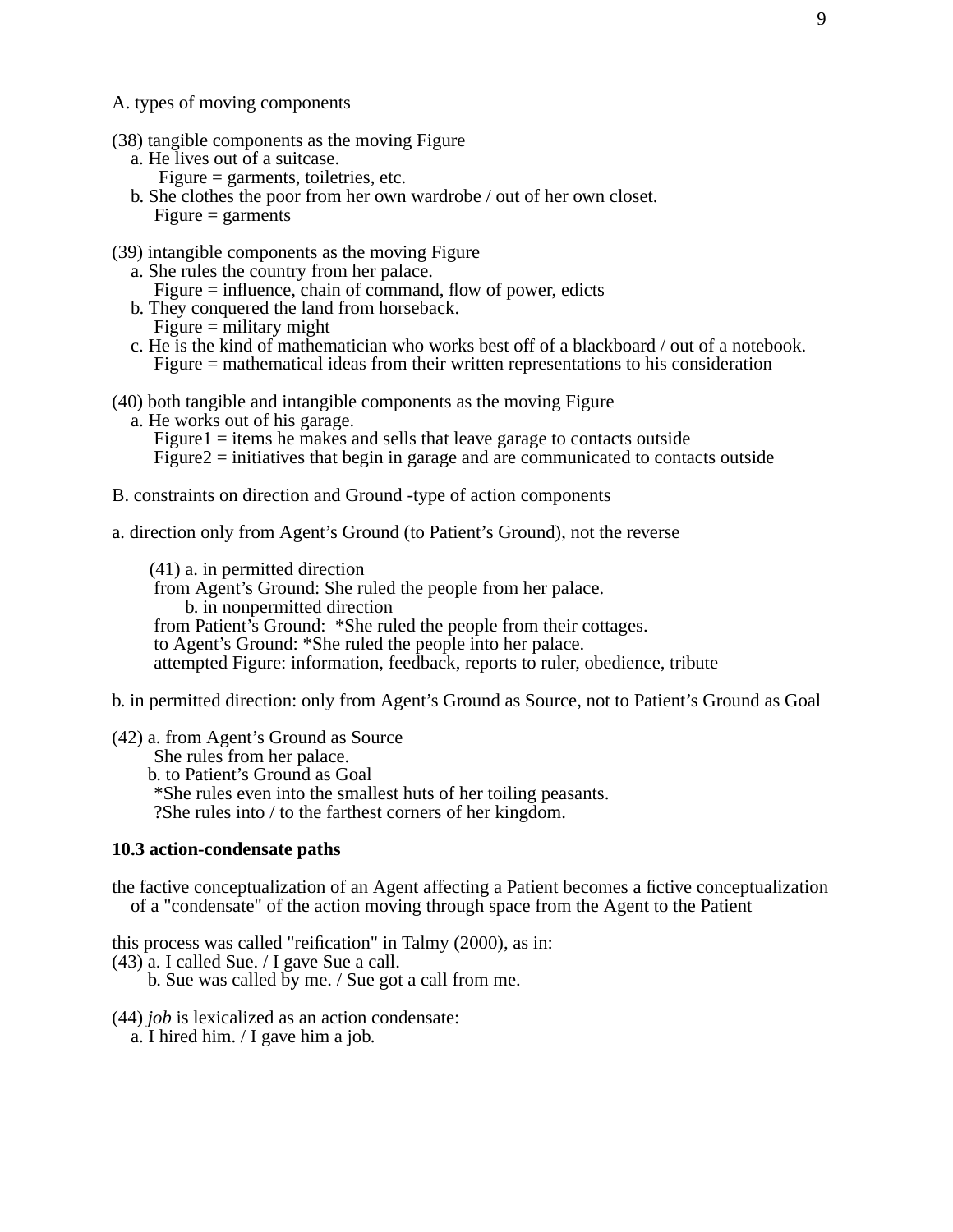- b. He was hired (by me). / He got a job (from me).
- c. I fired him.  $\overline{I}$  took his job away from him.
- d. He was fired. / He lost his job.
- e. He was employed by me for 2 years. / He had his job with me for 2 years.
- f. He can't remain employed. / He can't keep / hold a job.

## **11. fictivity and metaphor**

the factive/fictive parameter applies mainly to entities / properties arrayed over physical spatial extent

aspects of a target domain that are (known / believed to be) nonspatial but that are metaphorically treated as spatial are amenable to the factive/fictive distinction

either the factive-fictive parameter and the nonmetaphoric-metaphoric parameter are orthogonal and can intersect each other

or fictivity is a type of metaphor that can systematically embed in other types of metaphor

"metafactive" and "metafictive": terms for such an intersection or embedding

### **11.1 emanation in metaphor**

here exemplified: shadow paths in metaphor

(45) a. meta-factive: The investigation threw cold water over his business plans. b. meta-fictive: The investigation cast a shadow over his business plans.

## **11.2 pattern paths in metaphor**

(46) a. metafactive: A sense of bliss spread out over his consciousness. b. metafictive: Numerous small bursts of enlightenment spread out over his consciousness.

## **11.3 frame relative motion in metaphor**

unclear what might be factive and what fictive in the time progression metaphor

(47) a. We are approaching Christmas. b. Christmas is approaching.

if observer is analogized to driver and time to scenery (I drove through the scenery): (a) is factive, (b) is fictive

if observer is analogized to someone stationary and time to river(The river flowed past me):

(a) is fictive (b) is factive

but something in the metaphor is probably fictive because a constraint on fictivity applies:

- (48) a. The truck driver and I rushed past each other.
	- b. \*The scenery and I rushed past each other.
	- c. \*Christmas and we are approaching each other.

## **11.4 advent paths in metaphor**

(49) a. metafactive:Idistributed a number of choice points throughout my plans.